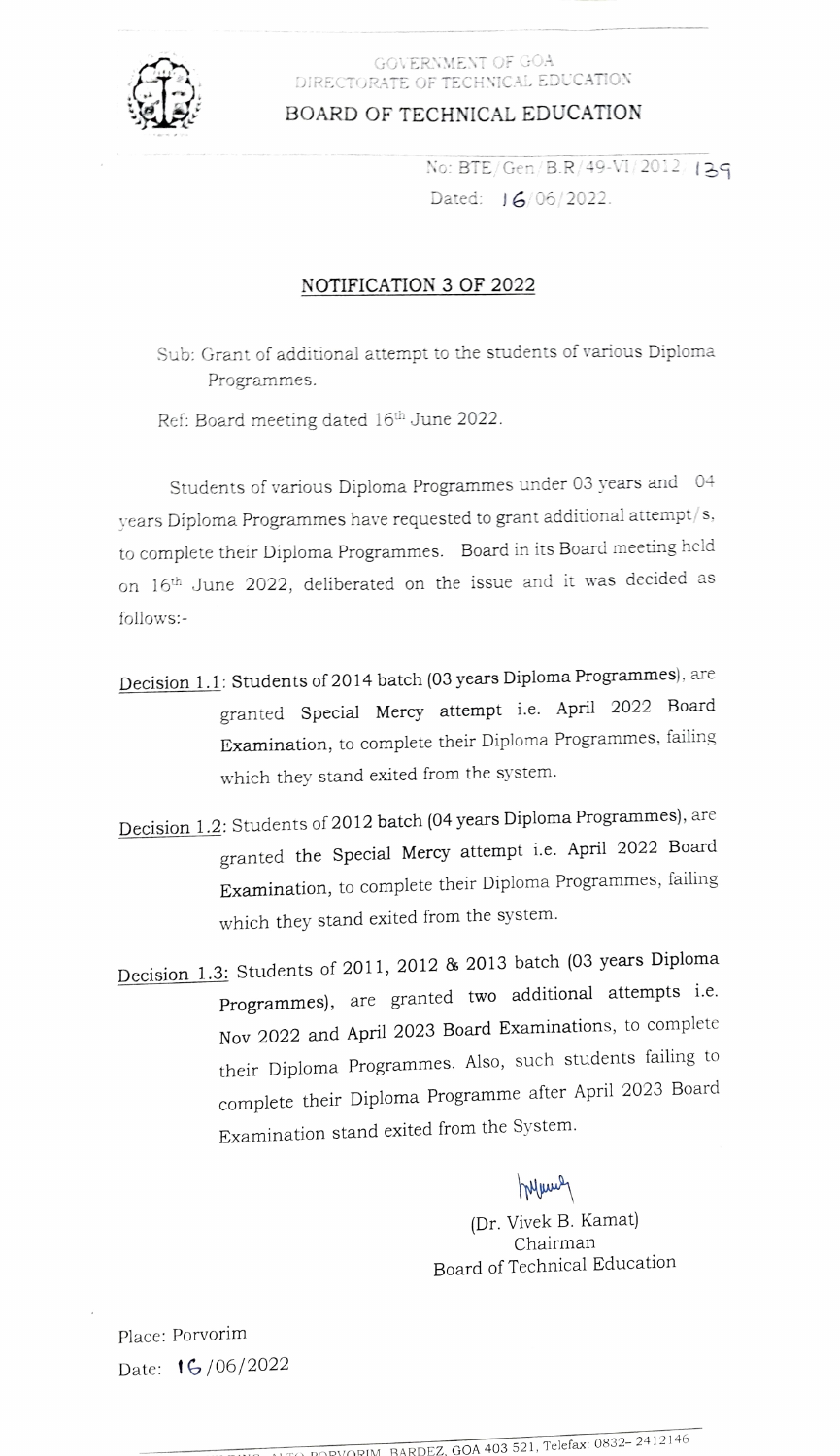

### GOVERNMENT OF GOA DIRECTORATE OF TECHNICAL EDUCATION

# BOARD OF TECHNICAL EDUCATION

No. BTE/GEN/B.R./49 Vol-VI/2012/139<br>Date: 16/06/2022

To

The Principal, Government Polytechnic Panaji.<br>The Principal, Agnel Polytechnic Verna.<br>The Principal, Institute of Shipbuilding Technology. The Principal, Government Polytechnic Bicholim. The Principal, Government Polytechnic Curchorem.

> Sub: Notification 3 of 2022. Ref: Board meeting held on 16<sup>th</sup> June 2022.

Sir,

Enclosed please find Notification 3 of 2022, pertaining to grant of additional attempts to the students of various Diploma Programmes under 03 year Diploma Programmes and 04 year Diploma Programmes.

You are requested to give wide publicity to the said Notification.

Yours faithfully,

Telos!

(N.VIT. Pednekar) Secretary<br>Board Technical Education

Encl. As above

C.C.to:

- 1. AS(Pre-Exam)
- AS(Post Exam) 2
- 3. System Analyst, with a request to upload on website.
- 4. Office file
- 5. Guard file